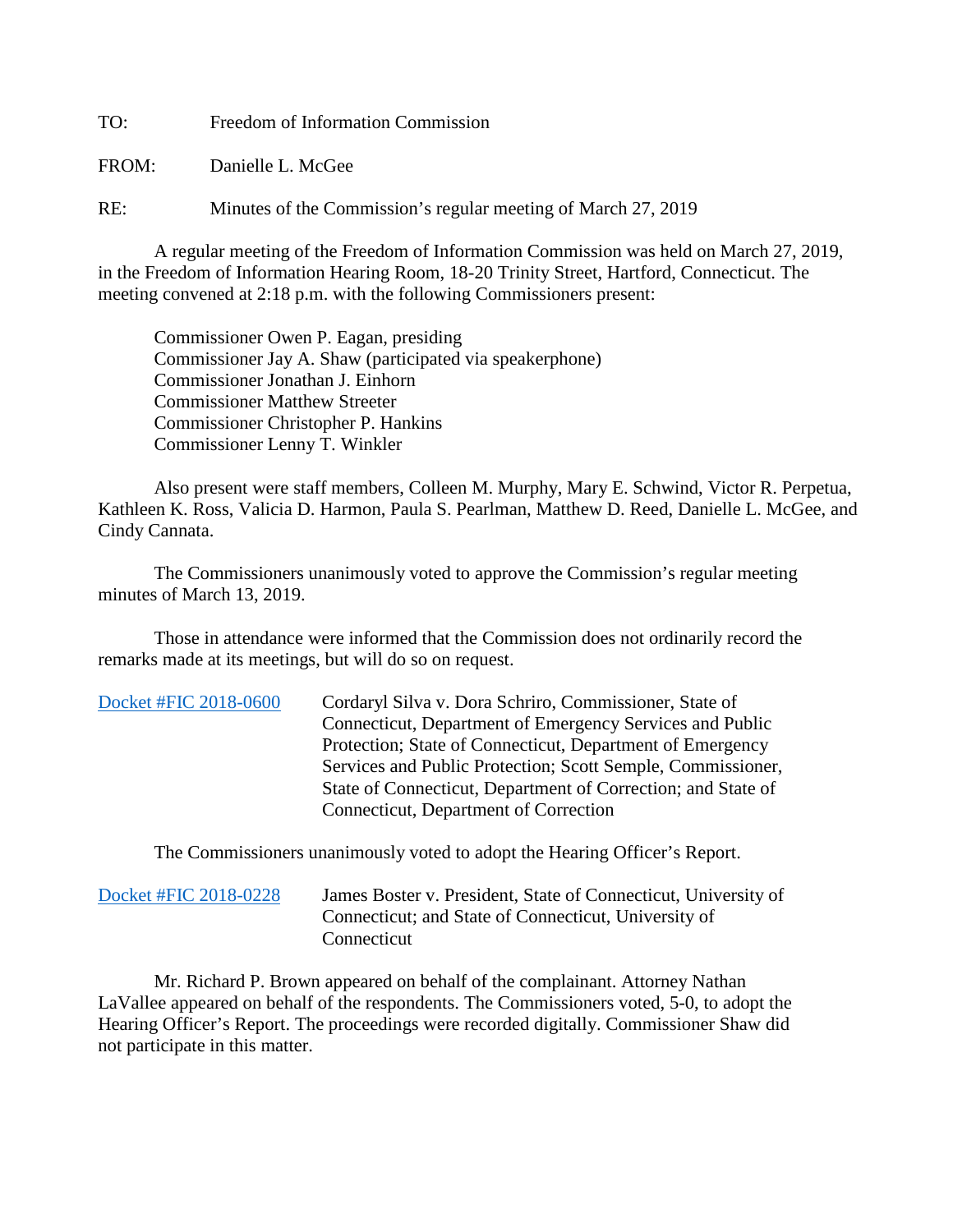Minutes, Regular Meeting, March 27, 2019 Page 2

| Docket #FIC 2018-0236 | J'Allen Jones v. Commissioner, State of Connecticut, |
|-----------------------|------------------------------------------------------|
|                       | Department of Correction; and State of Connecticut,  |
|                       | Department of Correction                             |

The Commissioners unanimously voted to adopt the Hearing Officer's Report.

[Docket #FIC 2018-0250](https://www.ct.gov/foi/lib/foi/minutes/2019/mar27/2018-0250.pdf) William Comerford v. President, Center Street Cemetery Association, Town of Wallingford; and Center Street Cemetery Association, Town of Wallingford

Attorney Craig C. Fishbein appeared on behalf of the complainant. Attorney Randall DiBella appeared on behalf of the respondents. The Commissioners voted, 5-0, to continue the matter to the April 24, 2019 Commission Meeting. The proceedings were recorded digitally. Commissioner Shaw did not participate in this matter.

| Docket #FIC 2018-0308 | Christopher Cevetillo v. Superintendent of Schools, Oxford<br>Public Schools; and Oxford Public Schools                                      |
|-----------------------|----------------------------------------------------------------------------------------------------------------------------------------------|
|                       | The Commissioners unanimously voted to adopt the Hearing Officer's Report.                                                                   |
| Docket #FIC 2018-0412 | Yvonne Perkins v. Chief, Police Department, City of Danbury;<br>Police Department, City of Danbury; and City of Danbury                      |
|                       | The Commissioners unanimously voted to adopt the Hearing Officer's Report.                                                                   |
| Docket #FIC 2018-0555 | Yvonne Perkins v. Chief, Police Department, City of Danbury;<br>Police Department, City of Danbury; and City of Danbury                      |
|                       | The Commissioners unanimously voted to adopt the Hearing Officer's Report.                                                                   |
| Docket #FIC 2018-0701 | Yvonne Perkins v. Chief, Police Department, City of Danbury;<br>Police Department, City of Danbury; and City of Danbury                      |
|                       | The Commissioners unanimously voted to adopt the Hearing Officer's Report.                                                                   |
| Docket #FIC 2018-0636 | Gilberto Mendez v. David Rosado, Chief, Police Department,<br>City of Hartford; Police Department, City of Hartford; and City<br>of Hartford |

The Commissioners unanimously voted to adopt the Hearing Officer's Report.